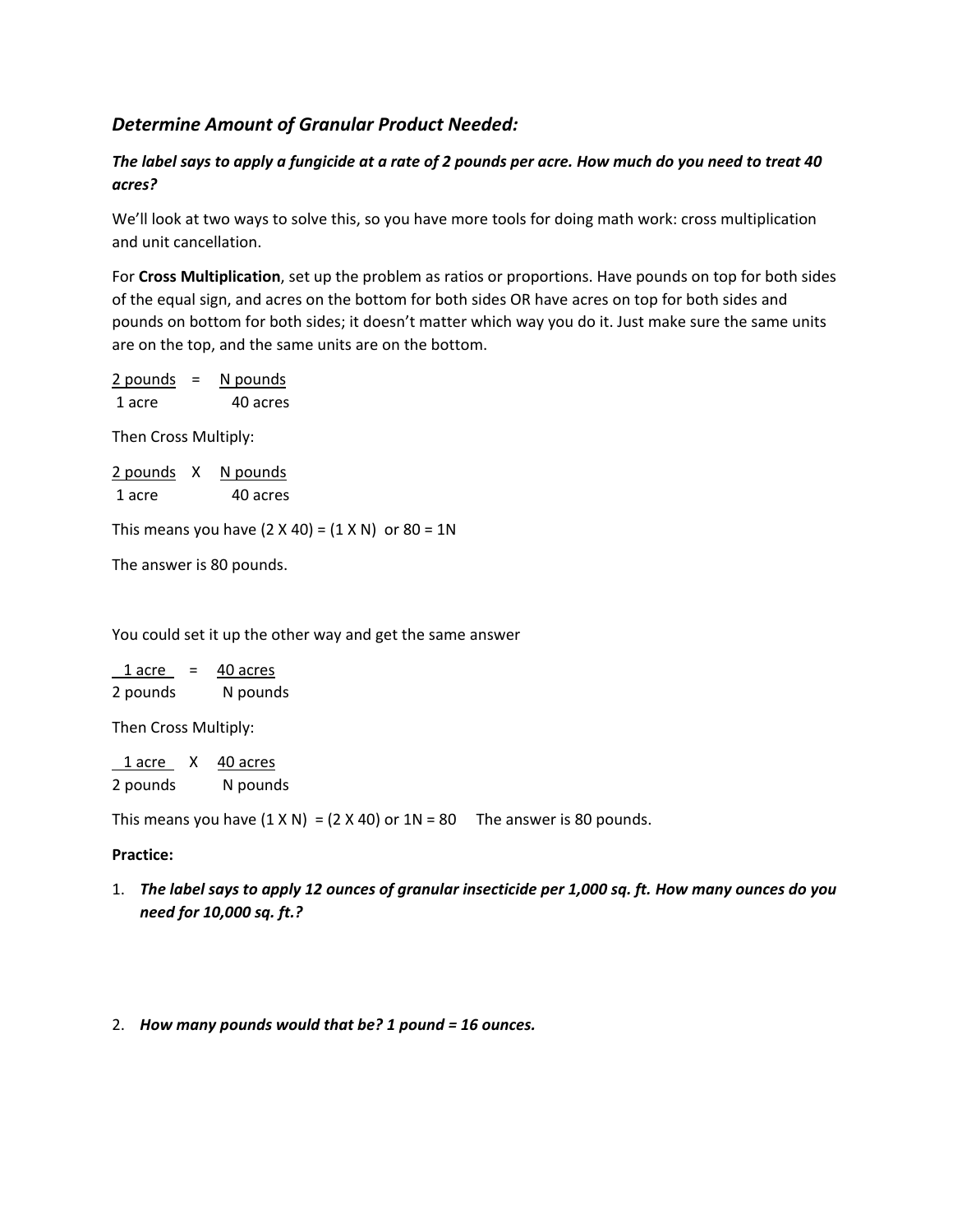3. *The label says to apply 5 pounds of granular herbicide per acre. How many pounds would you need to treat 20 acres?*

#### **Answers:**

1. *The label says to apply 12 ounces of granular insecticide per 1,000 sq. ft. How many ounces do you need for 10,000 sq. ft.?* 

12 ounces  $X$  10,000 sq ft = 120 ounces 1,000 sq ft

2. *How many pounds would that be? 1 pound = 16 ounces.*

120 ounces  $X = 1$  lb  $= 7.5$  lbs. 16 ounces

3. *The label says to apply 5 pounds of granular herbicide per acre. How many pounds would you need to treat 20 acres?*

 5 lb X 20 acres = 100 lbs 1 acre

Next, we'll use a method called **Unit Cancellation**. You will set up the problem so that the units of measurement (inches, feet, seconds, ounces, gallons, etc.) cancel each other out. This is the opposite of the Cross multiplication process. The problem (*at a rate of 2 pounds per acre, how much do you need to treat 40 acres*) is set up as follows, with a unit (acre) on top for one of the fractions and on the bottom for the other.

40 acres  $X$  2 pounds = N pounds 1 acre

You know you set it up right if you can cancel one unit on the top, and the same unit on the bottom. The unit that is left is what your answer will be.

40  $a$  acres  $X$  2 pounds = N pounds 1 acre

After setting it up, do the multiplication and division: 40 times 2 divided by  $1 = 80$ .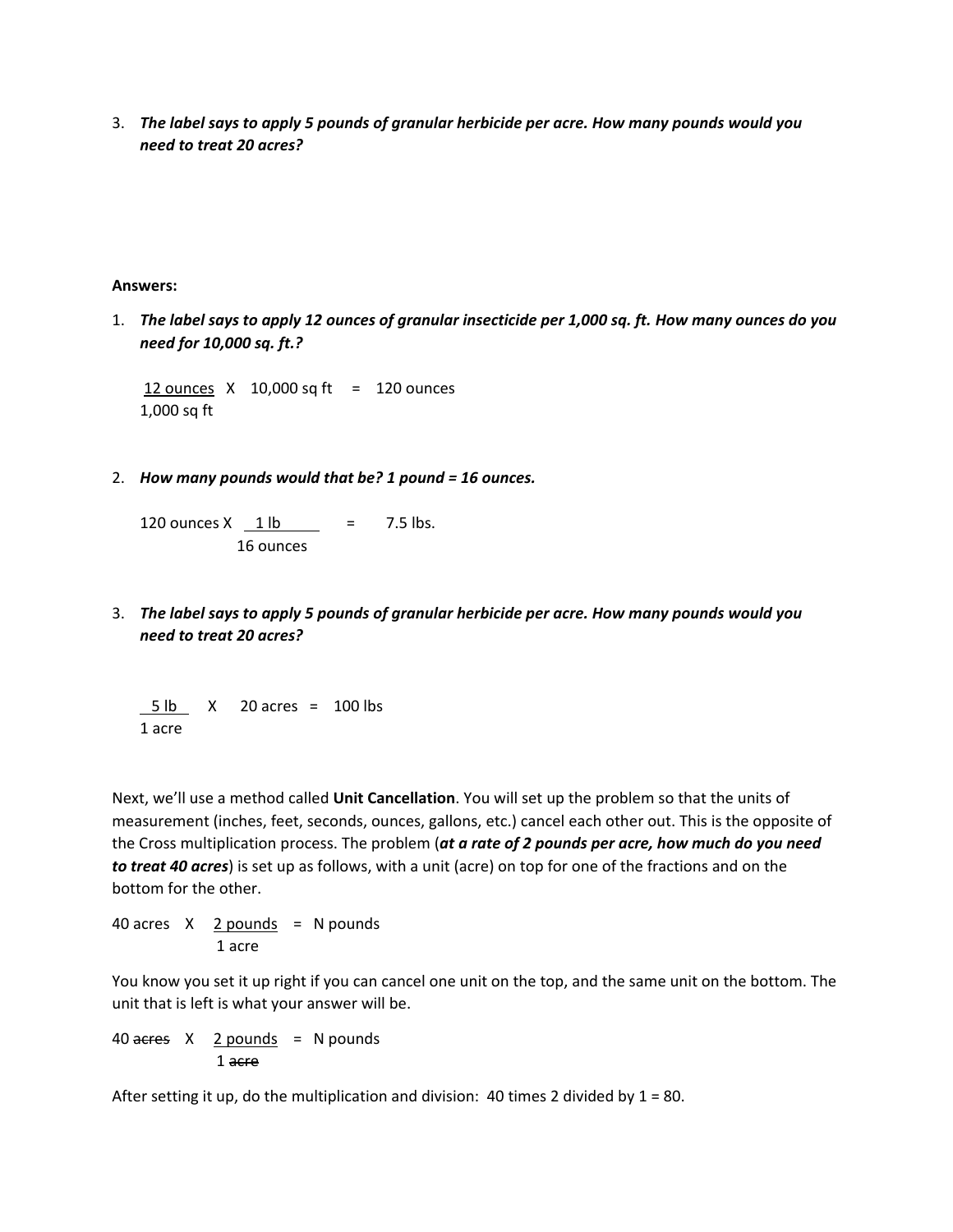We can use unit cancellation to solve many problems or answer many questions, by using the relationship of one unit to another. For example, 12 inches = 1 foot. When you are working through a problem, always write the units. This will help you set up the units as fractions or ratios, and tells you whether to multiply or divide. A nice feature of unit cancellation is that you can convert from one unit to another to another in one problem.

## *Convert 15 yards to inches, knowing that 1 yard = 3 feet, and 1 foot = 12 inches.*

|  |        | 15 yards $X$ 3 feet $X$ 12 inches = N inches |  |
|--|--------|----------------------------------------------|--|
|  | 1 yard | 1 foot                                       |  |

This is set up correctly, because you can cancel out units (top and bottom), giving the answer in inches:

|  |                                     | 15 yards $X = 3$ feet $X = 12$ inches = 540 inches |
|--|-------------------------------------|----------------------------------------------------|
|  | 1 <del>yard</del> 1 <del>foot</del> |                                                    |

*The label says to apply 12 ounces of granular insecticide per 1,000 sq. ft. How many pounds do you need for 10,000 sq. ft? 1 pound = 16 ounces.* 

10,000 sq. ft  $X$  12 ounces  $X$  1 pound = N pounds (7.5 pounds) 1,000 sq. ft 16 ounces

### **Practice:**

1. *The label says to apply 20 pounds per acre. How much should you apply to 4,356 sq. ft?*

2. *The label says to apply 8 ounces of granular pesticide per acre. How many ounces should you apply to 15 acres? How many pounds?*

3. **The label says to apply 1.5 pounds of granular pesticide per 1,000 sq. ft. What is the rate in pounds per acre? How many pounds should you apply to 20 acres?**